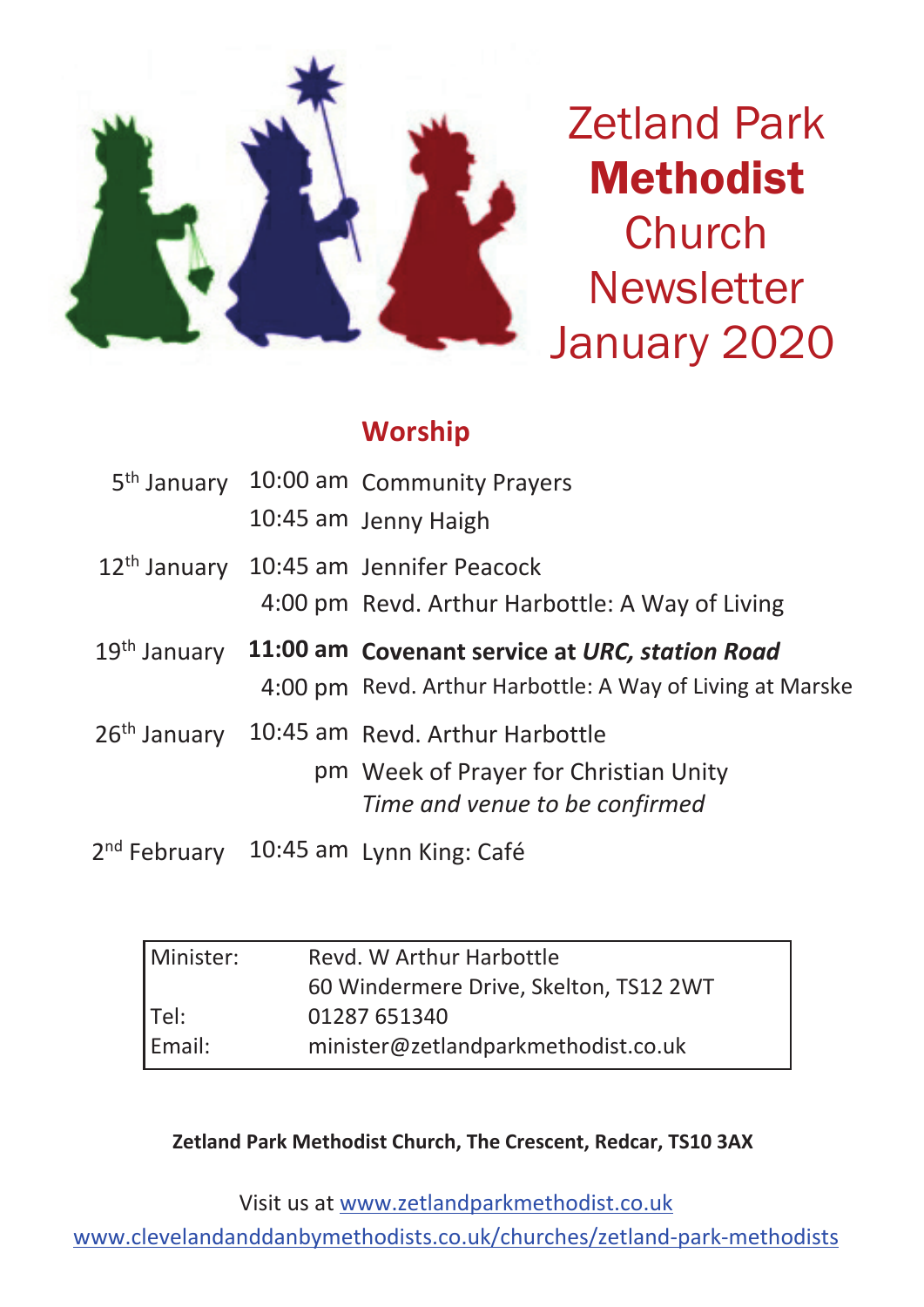# **Marriage and Relationships Report**

About 60 people from around the Circuit attended the District run introduction to the Marriage and Relationships report which took place at Guisborough on 18th November. To allow more people to engage with the material and take part in the consultation two things will now happen.

- 1) Copies of the report "God in love unites us" are now being provided for people to read and study. There are ten copies to be shared around the church so please do take one, read it and return it so others too can read it.
- 2) A Circuit arranged evening has been organised to take place on Monday 3rd February at Marske Methodist Church starting at 7pm. This event is open to anyone from any of the churches in the Circuit and we are hoping for a really good turnout.

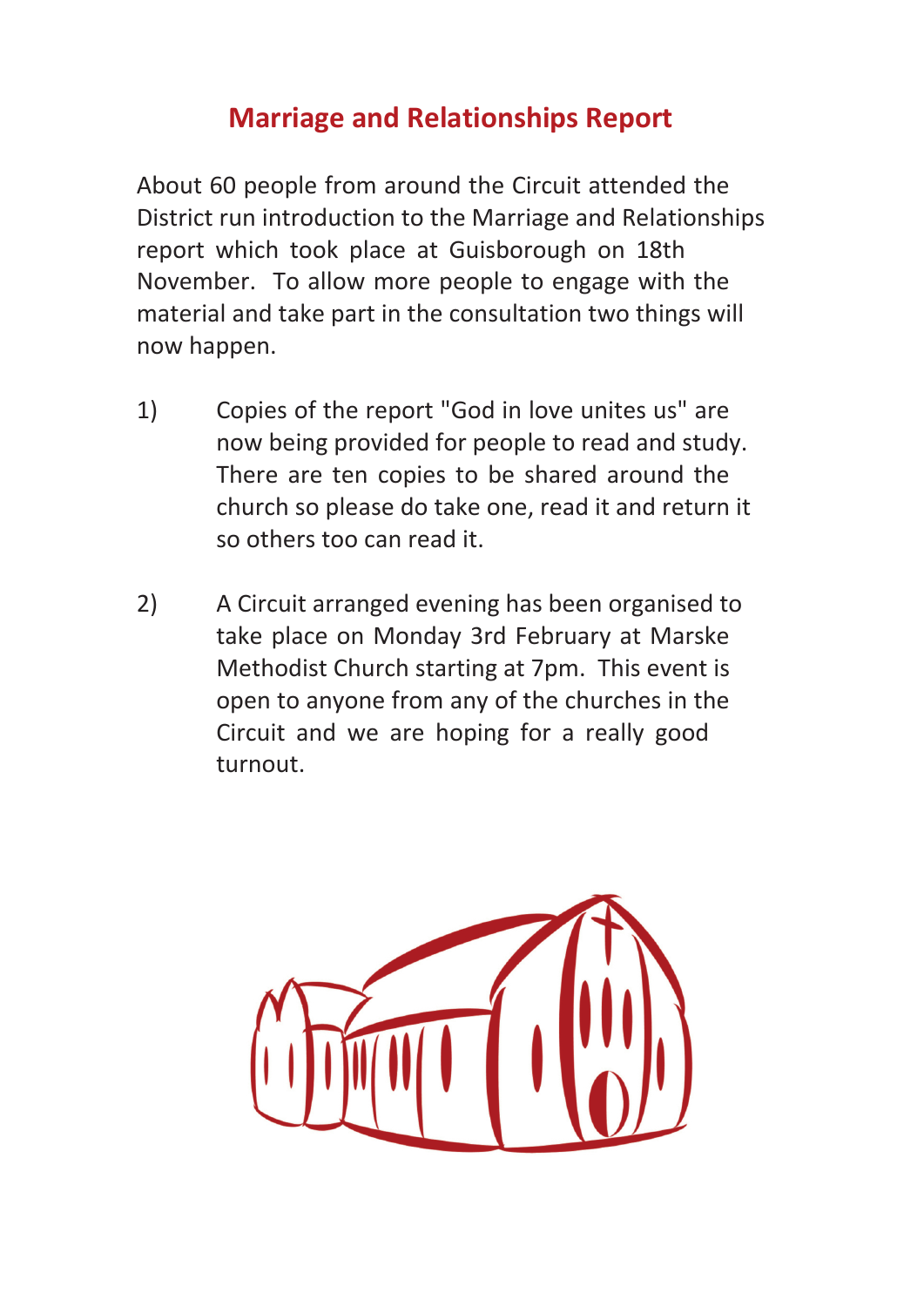## **Community groups and charities**

On the first Sunday of each month we invite you to join us 10.00-10.15 a.m. to pray and some of that time will be for the organisation for the month. However we hope people as individuals will pray for them at other times too.

Here is a starter list of charities/organisations we thought we could include:

- 1. Sea Cadets (September 2019)
- 2. Blank Canvas (October 2019)
- 3. Friends of Redcar Cemetery (November 2019)
- 4. Redcar Education Development (December 2019)
- 5. Open the Book
- 6. Smiles foundation
- 7. Food Bank
- 8. Redcar Beacons

## **What you can do:**

- Suggest charities or organisations we should include, or delete from the list.
- If you have a link, be willing to give the chocolates and prayer card to an organisation and ask them for some publicity materials, information or photos.
- Join with us to pray on the first Sunday of the month in church.

## **DVDs and CDs for SMILES**

**I will not be collecting books for the Smiles Foundation anymore.**

I will still be pleased to receive DVDs and CDs. Also I will still collect money in the "Loose Change" jar in the foyer.

Thank you everyone who has help raise money and support this charity.

# **FRIDAY @ TEN**

The next prayer meeting will be at 10am on:

> 24th January 28th February 13th March

Come and join us and enjoy a cuppa!

Jenny